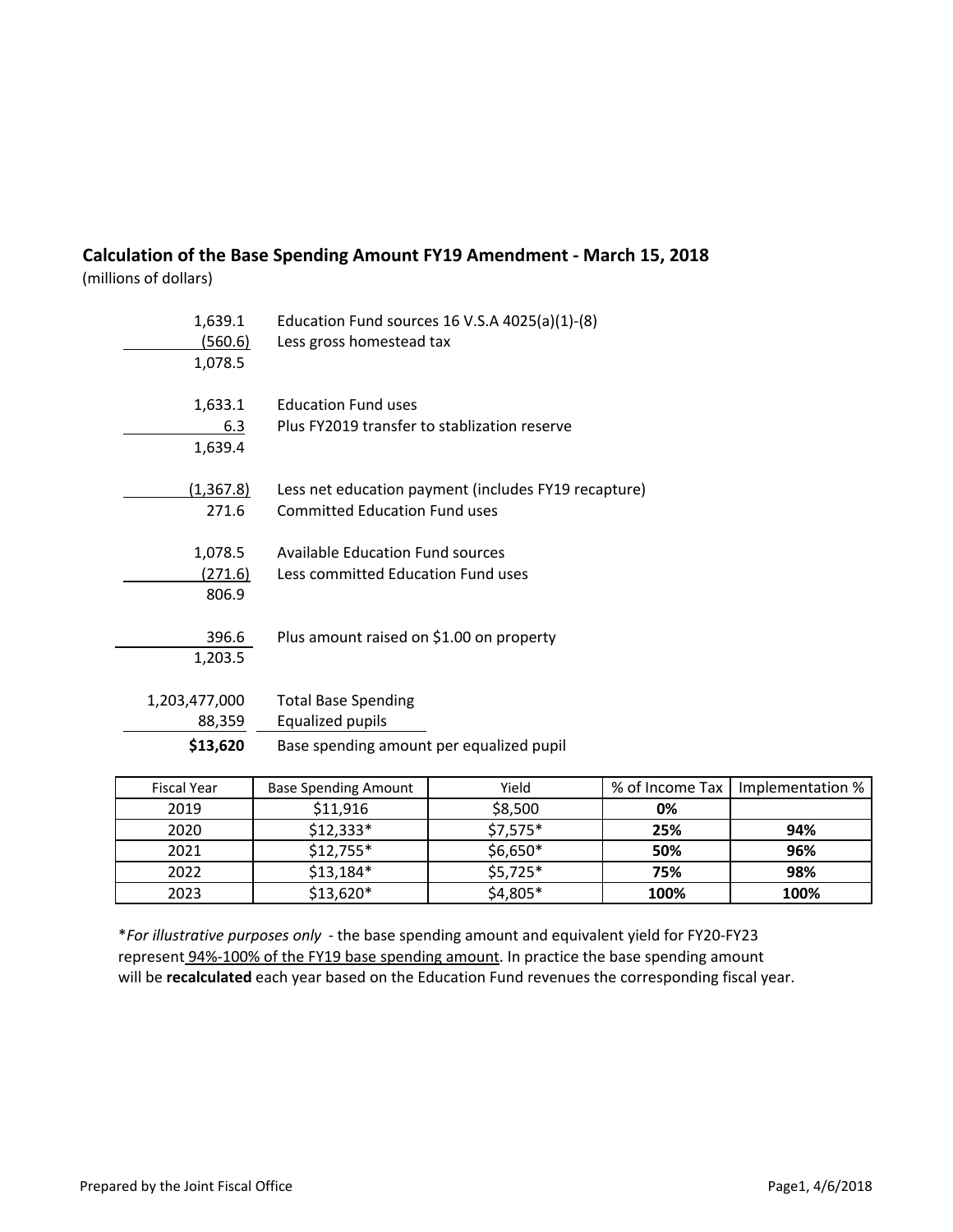

## **Education Spending Per Equalized Pupil**

*\*For illustrative purposes only - the base spending amount and equivalent yield for future fiscal years represent percentages of the FY19 base spending amount. In practice the base spending amount will be recalculated each year based on the Education Fund revenues thecorresponding fiscal year.*